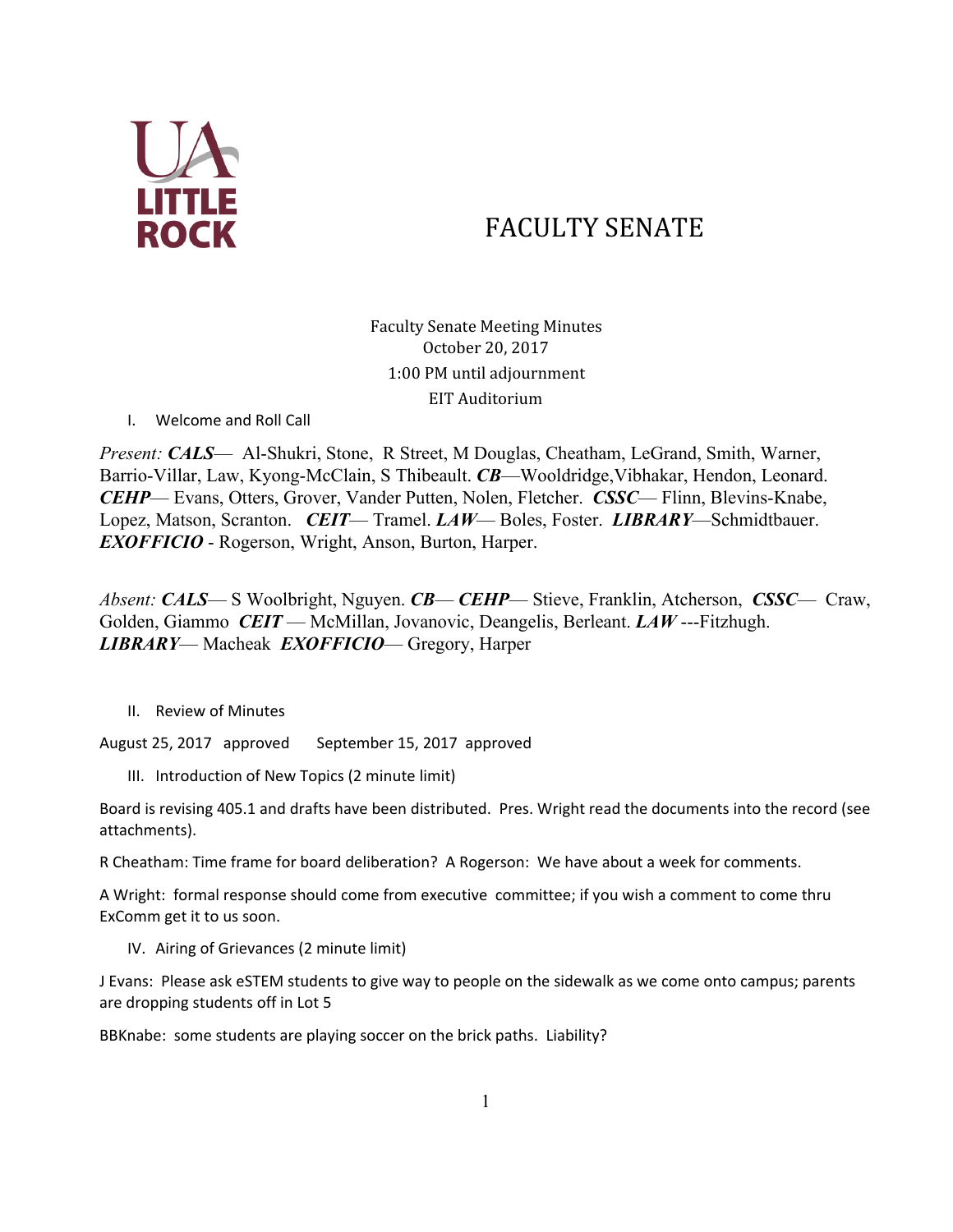## V. Announcements

J VDPutten: The Arkansas chapter of the American Association of University Professors one-day Fall drive-in conference meeting will be held on Saturday, November 4 at the UCA Downtown campus. This meeting is open to all who wish to attend.

The meeting will begin at 10am with snacks and socializing for half an hour, followed by discussion items, then boxed lunch at 12pm, followed by additional discussion items before ending at 2pm.

The UCA Downtown campus is located at:

1105 West Oak [Street](https://maps.google.com/?q=1105+West+Oak+Street&entry=gmail&source=g)

<http://uca.edu/downtown/>

VI. Election of Administrator to Faculty Appeals Council (1 year position, 2 year position)

R Cheatham moved acceptance by acclamation (1 year - Jeff Connelly, 2 year - Shannon Collier-Tennison)

VII. Reports

**A.** Executive Committee – Andrew Wright

Interpretation of Legislation – Additional Degrees: Interpretation attached

R Cheatham: question about existing degree and obtaining a second; extensive technical exchange ensued about the minutia of double-degrees.

S Thibeault: If I have a degree, may I count the same courses for a second degree (double-dipping)? Gave example of dance student required to take extra hours beyond residency requirements.

A Wright: The rules relevant to that changed in 2013. That's the main reason for those rule changes.

A Wright moves to adopt: motion passes

**B.** Chancellor's Report – Andrew Rogerson

Re: eSTEM inside problem solving committee Mark Allen P Recommends we review the MOU.

Enrollment: Fall 2012 11,610 Fall 2017 9,685

Discovery Day was a success = 40 additional applications Discovery Day.2 Nov 3 2017

Funding distribution charts - prepping toward Sept 2018 Productivity: we are 1.6% down = no additional  $\oint$  mentions high achievers who went up by 6% = more money to base and more 1 time funding

L B : Will concurrents count? AR: Yes there is a formula that graduates with number of credits.

S Thibeault: definitions? AR: can see on website

E Anson: Aren't other schools in the system (e.g. UAF) cannibalizing enrollment from UALR? AR: yes, but there is no penalty for that. the funding formula covers out of state students.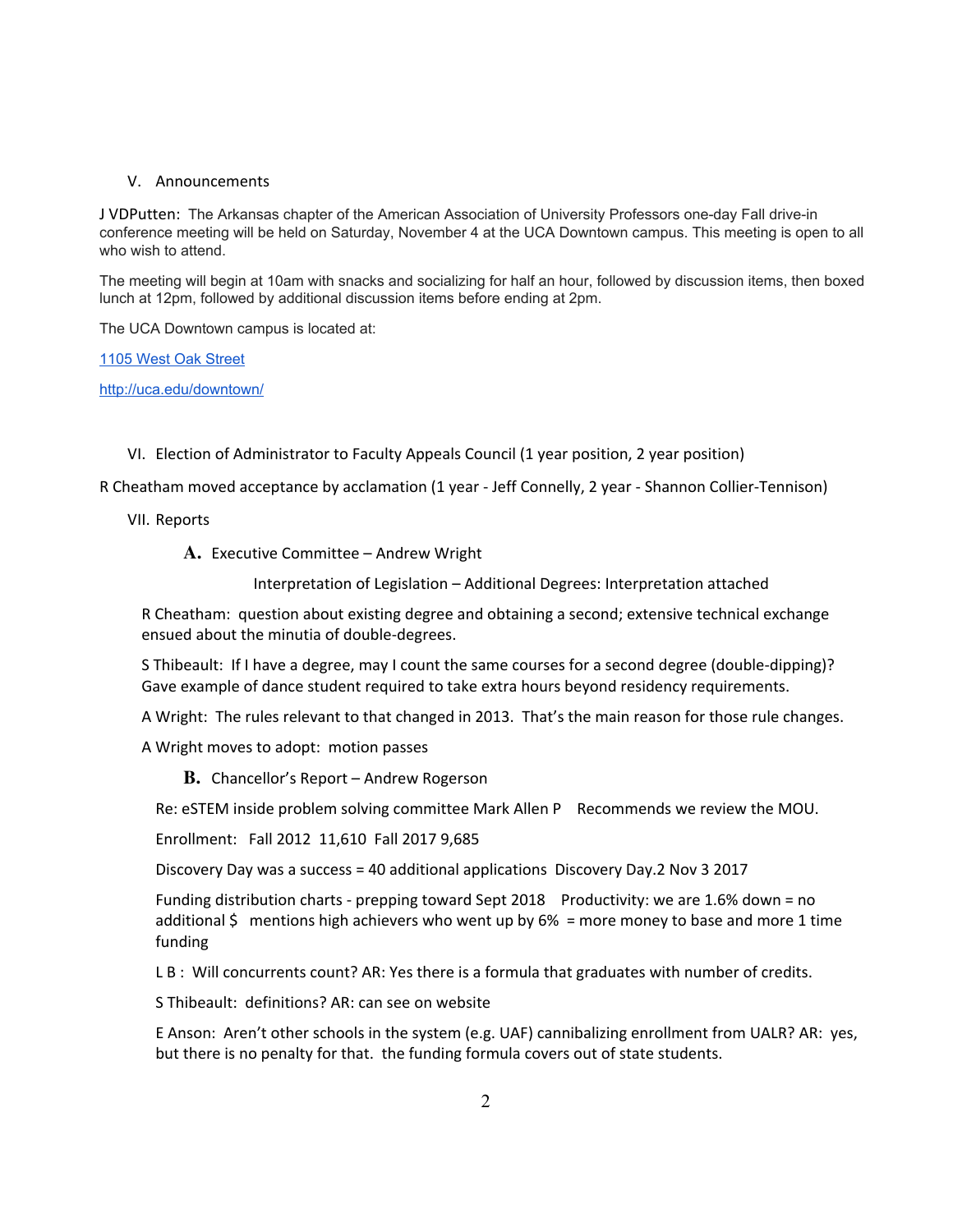New hires: planned giving, alumni director

United Way: going well

Donaghey Funding - will pay for downtown center for three years

**C.** Provost's Report – Velmer Burton

V Burton: the undergraduate research signature experience - 80 submissions; we will fund 50 of them. (NOTE: the chancellor increased funding and 79 awards were eventually funded.)

Met with a few academic departments and will do that yearly.

developing new degrees in some programs

freed up funds in academic affairs and faculty hires

HLC accreditation and the importance of assessment:

Erin Finzer: K Drale gave analogy for the massive effort for accreditation and the necessity of coordination and completion. She will be moving back to her original role and turn over work to Erin and M DeAngelis

- We have lots of documentation of procedures and policies but need to concentrate on the gaps; A five member task force has been appointed to deal with this.
- She mentions the Western Governors issue
- We have been busy this year with assessment efforts on campus and have submitted our first annual report. We have a beefy agenda and have begun to fulfill it.
- professional development -- writing outcomes and learner objectives
- piloted forms for assessment plan and report-- assessment management system. We were hoping that Bb would work for that but it remains to be seen.
- We have largely succeeded in establishing baseline and can grow from there.
- something about SKIM
- Common sense guide to assessment available in the provost's office
- In January there will be a 1 day retreat for departments that still need help
- hoping for an assessment appreciation event
- Workshops coming up for admin and faculty
- Assessment efforts are aimed at comprehensive view that dovetails with our work. Not an additional load but an integrated quality improvement process.
- **D.** Graduate Council Brian Berry posted

S Thibeault: PCF needs all colleges updated in the drop down menu. CoALS cannot submit program changes!; E Finzer and M Tramel will check

**E.** Council on Core Curriculum and Policies – Belinda Blevins-Knabe posted

link on webpage to reports

**F.** Undergraduate Council – Mike Tramel posted

VIII.Old Business

**A. Motion FS\_2017\_24**. Executive Committee (Legislation. Majority Vote at One Meeting, no second required) Judicial Policy Update – faculty appeals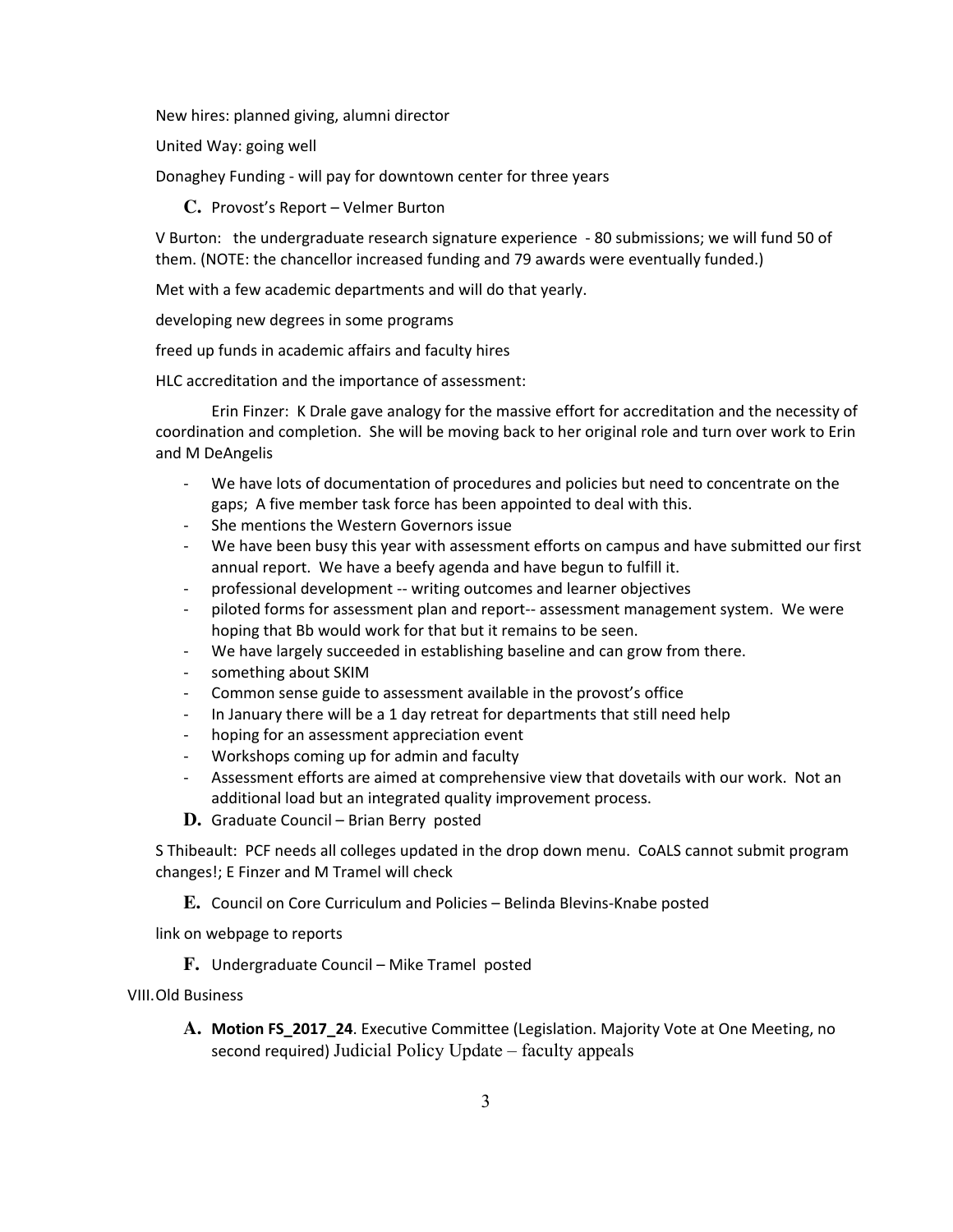**Be it resolved** to modify Judicial Policy legislation per the mark-up on the faculty senate web site (underline represents addition, strike-through represents deletion).

**Commentary:** Only the faculty appeals will be considered at the October Faculty Senate meeting per action of the Faculty Senate at the August meeting.

R Woolridge: Where are we in in what caused us to take this action? A Wright explains we have 4-5 instances a year, mostly dismissals that cause questions and concerns.

Board policy requires we have these policies

gives a pathway of appeal

J Hendon submitted some written comments on the appeals document ( See attachment A).

R Woolridge: we have faculty who have made comments about these policies; biggest issue is the complexity of the policies and that it should be clear and plain. Concerns about lawyer's language. Concerns about use of the word 'should'. Are the timeframes adequate? What are the problems we are trying to solve with this rewrite? References to HR and other terms that are of debatable appropriateness

R Woolridge submitted some written comments on the appeals document (see attachment B).

P Tschumi: Explanation of history and rationale regarding this legislation

A Nolen: question about non-tenured faculty members

A Vibhakar: question about Fred's memo

PT: had a number of attempts at clarification from Fred but was stonewalled. Bobbitt disagreed with Fred....reminds that lawyers are not our friends

L Foster: We are trying to conflate two things that don't go together. In section 9 says it is about teaching and service but appears to apply only research. Deals with plagiarism which may conflict with other areas of the policy.

A Wright asks for issues or concerns to secretary in writing

A Nolen: questions about 405.1: appears to be missing something and references handbook?

Ed Anson: moves to change 'should' to 'will'

L Foster: asks a procedural question

A Boles: will we be proceeding through these documents line by line

A Wright, P Tschumi, E Anson, and R Cheatham: All attempt to explain the history and the process and the work done -- and the need for action.

S Woolridge: Needs list of reasons, actions that lead to this set of circumstances.

BBKnabe: Could we go back to line by line, please?

A Wright: Adjourns the Senate to Committee of the Whole-- we are now here as a committee. Proposes a straw poll to see determine the where people are in general.

P Tschumi: Must go line by line

P Scranton: A straw poll asks a false question: "Do we want to proceed as we planned, over a period of years, or discard the process altogether."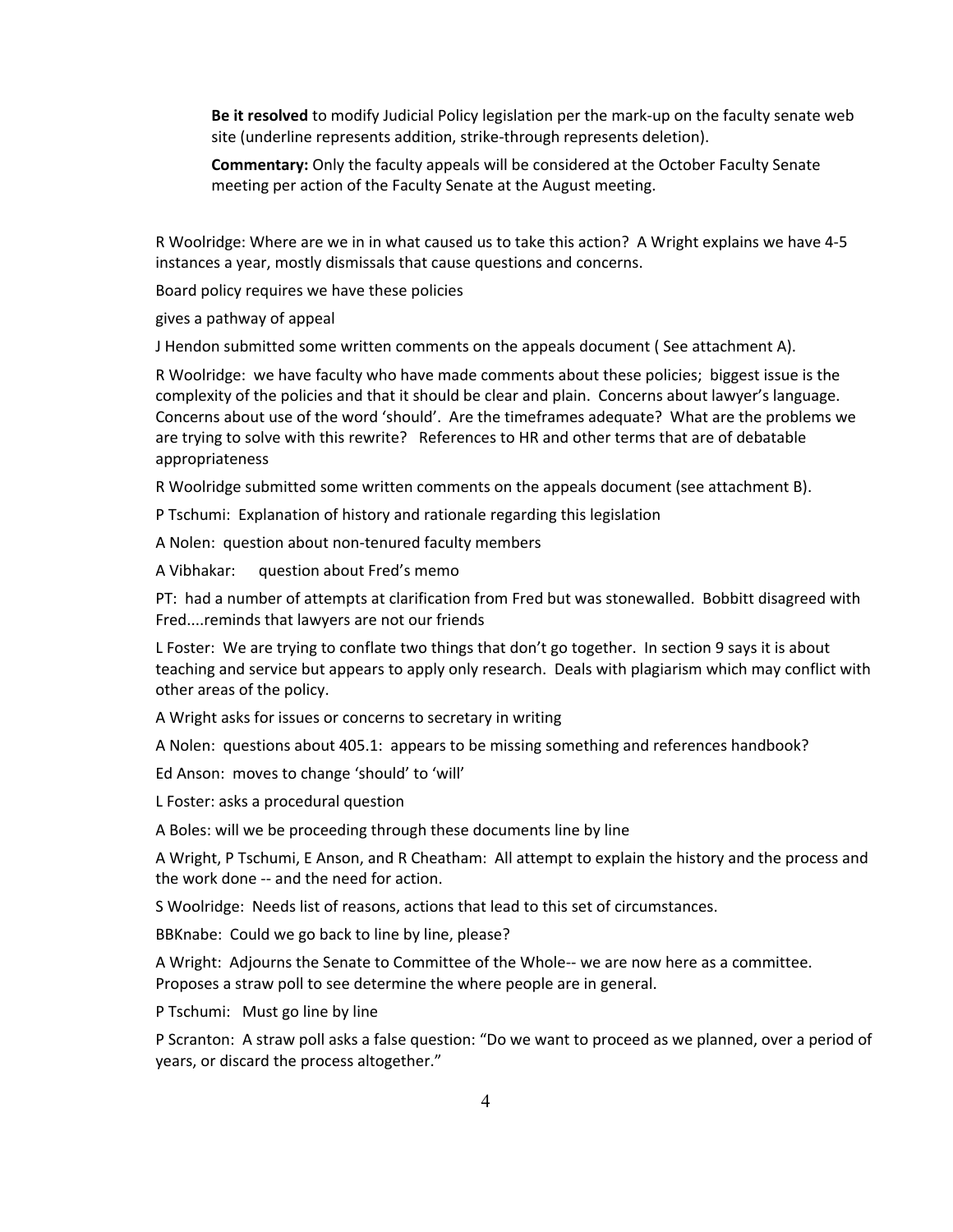J Hendon: What are we being asked to do and why?

P Tschumi: Going line by line will give opportunities to explain what and why.

M Douglas: Could we have de-identified cases that illustrate the issues?

A Nolen: Are we dealing with a failure of policy or a failure of people to implement the policies?

E Anson: Can we not review this as a whole and return to line by line?

A Wright: Reconvene the senate meeting: line by line of VI. Faculty Appeals and Grievance Procedures Sub-Policy

A large number of amendments to the document were made and voted on. These documents are captured in the revised motion in the April agenda.

J Hendon: moves to postpone the motion. Motion carried.

### IX. New Business

**A. Motion FS\_2017\_26**. Executive Committee (Legislation. 3/5 Majority Vote at two Meeting, no second required, first vote) Create a Buildings and Grounds Committee

**Buildings and Grounds Committee:** The purpose of this committee shall be to insure protection of the natural and aesthetic environment of the UA Little Rock campus consistent with reasonable growth and development of the campus. The committee shall promote beautification of the campus through a continuous review of landscaping, building and signage appearance, and campus roads and paths. The committee shall recommend on plans for new campus construction, and shall recommend to the chancellor steps that should be taken to preserve the natural environment and beauty of the campus. The committee shall periodically review the campus master plan.

The committee shall consist of one member from each college or school represented in the faculty senate, including collections and archives, appointed to two year, staggered terms by the Committee on Committees; two members of the staff senate, selected by the staff senate, to two year, staggered terms; two students appointed by the Student Government Association to one-year terms. The administrator in charge of planning buildings and grounds shall server as an ex-officio member without vote.

Senate adjourned without considering this motion.

**B. Motion FS\_2017\_27**. Executive Committee (Legislation. Majority Vote at one Meeting, no second required) Changes to additional degree legislation

**Be it resolved** to change the degree requirements policy (507.1) to add the title Baccalaureate Degree Requirements for the baccalaureate degree requirements, such that the opening section of the policy will appear as follows (strikethrough indicates deletion, underline indicates addition)

## **Baccalaureate Degree Requirements**

To receive a baccalaureate degree, a student must complete 120 hours (Academic majors and colleges may specify additional and /or more restrictive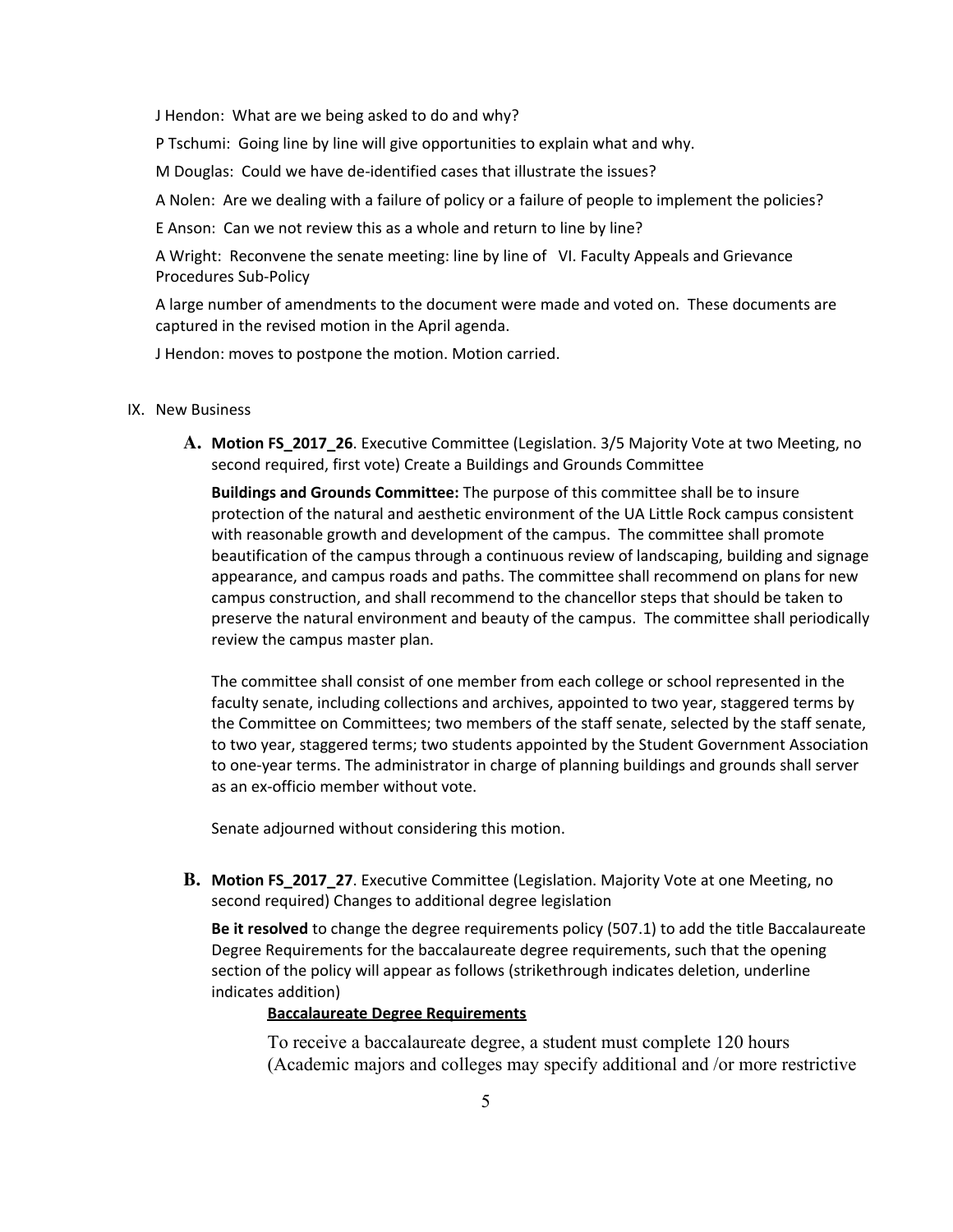requirements) of which 30 hours must be in residence and 45 must be upper level (3000 level or above). At least 15 upper level hours must be completed in residence. A baccalaureate degree program may require more than 120 semester hours of college credit if prior approval has been granted by the Board of Trustees or it is a requirement of an independent licensing or accrediting body.

Except in majors that must adhere to standards established by national accrediting agencies, students must select at least 12 elective hours outside their program or complete a minor in addition to the UALR Core Curriculum.

Except in majors that must adhere to standards established by national accrediting agencies, major requirements must include courses or coursework either within or outside the department on

- Oral and written communication in the discipline
- Research methods, ethics, and critical thinking
- Technology.

These required hours must include:

- A minimum of a 2.0 cumulative grade point on all work attempted at the University.
- A minimum of a 2.0 cumulative grade point on all work attempted in the academic major.
- A core curriculum which must include a 3 hour course in U. S. history or U. S. government and

a 3 hour course in College Algebra, College Math or higher level math course. See "Core Requirements for Bachelor Degrees."

- A major.
- A baccalaureate degree seeking student in the process of completing more than one major may have one calendar year following graduation with one major to complete the additional declared major(s) if (1) the student has a valid degree plan on file which specifies requirements for more than one major and (2) if the student completes an application for graduation which indicates that a total of seven (7) or fewer hours remain to complete the additional major(s).

**And be it further resolved** to remove the requirement for a different major in additional degrees and to delete the minor for additional degrees:

## **Additional Baccalaureate Degrees**

Additional baccalaureate degree(s) may be conferred subject to these provisions: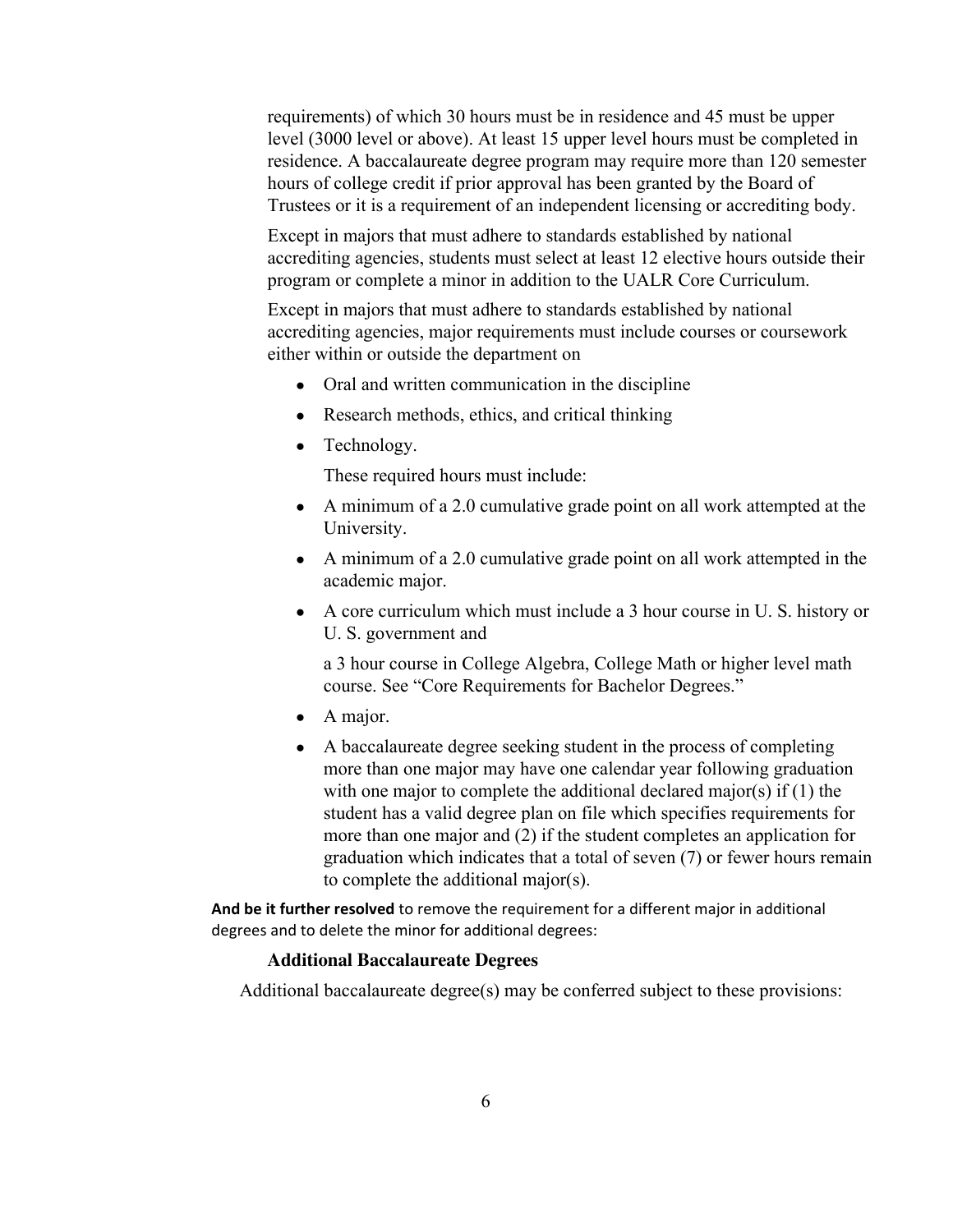- Students must complete at least 30 credit hours in residence, including courses completed previously at UALR, but excluding transfer credit, credit-by-examination, experiential credit, and repeated courses.
- All program requirements A different major must be completed for each additional baccalaureate degree. Courses completed within the previous degree(s) that satisfy requirements for additional  $\frac{program(s)}{main(s)}$  may be accepted as satisfying major program requirements for additional degree(s), subject to approval by the major department program faculty.
- A minor is not required for additional baccalaureate degrees.
- If not taken as a part of another baccalaureate degree, a course in United States history or government (HIST 2311, HIST 2312 or POLS 1310) must be completed, see "General Education Policy (503.3). U.S. Traditions: United States History or Government Requirement." However, other general education requirements are not applicable to additional baccalaureate degrees.

(Academic majors and colleges may specify additional and/or more restrictive requirements. There is no second language proficiency requirement for students seeking additional baccalaureate degrees.)

Rules suspended to reorder agenda to introduce **Motion FS\_2017\_27 before Old Business. Motion carried.**

A Wright: Calls vote -- motion carries

- X. Open Forum (Discussion only)
- XI. Adjourned 4:40 pm. Jane D Evans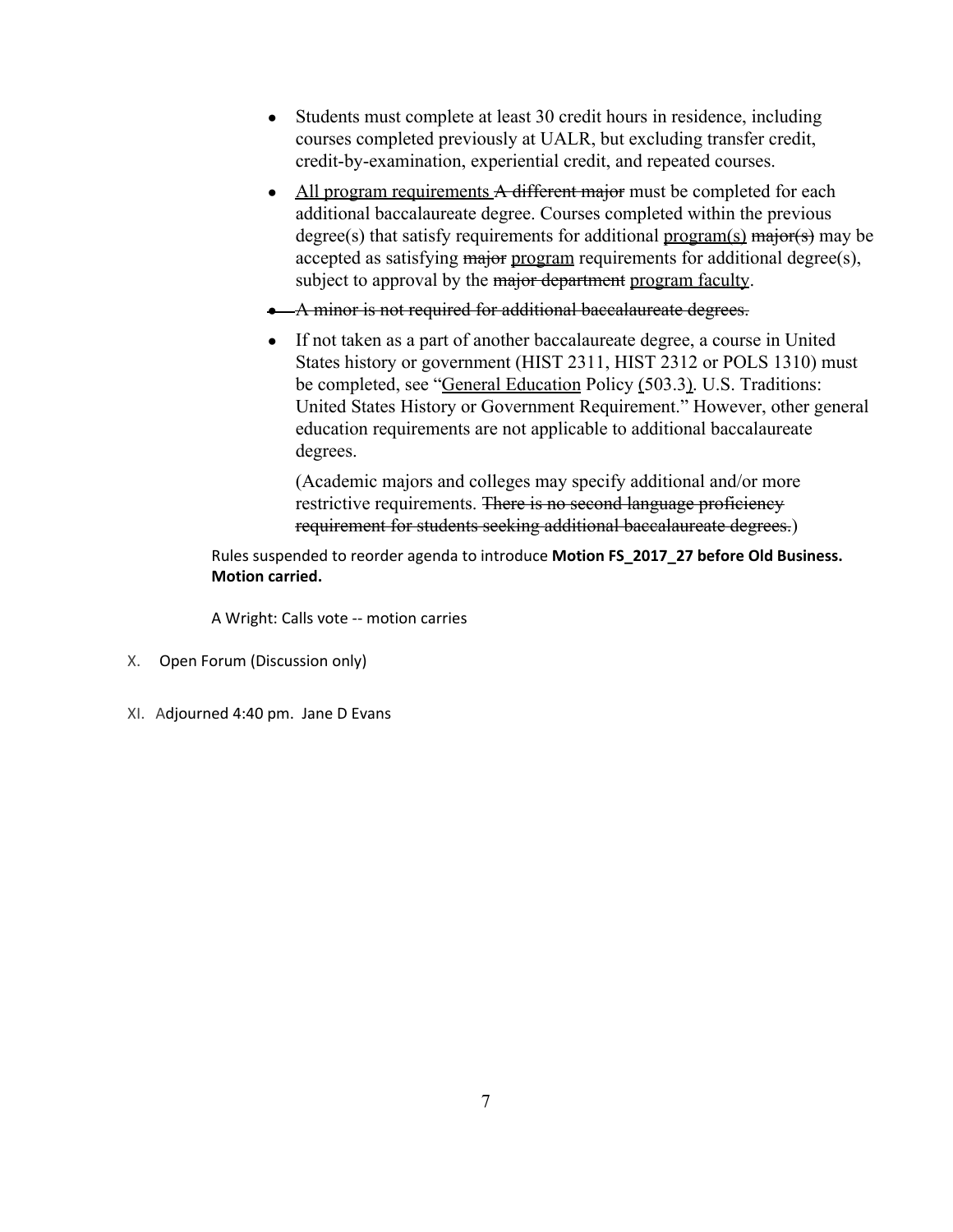Attachment A. J. Hendon's comments on Judicial Policy

"An appeal to the Faculty Appeals Council should be in writing to the chairperson of the Faculty Appeals Council."

JH: In what cases would one make an appeal to the faculty appeals council? How much time after the incident or incidents do they have to make such an appeal? Can an appeal be summarily dismissed in ANY cases? If so, by whom and for what reasons?

The subcommittee shall conduct its own investigation and not rely on prior reviews of the matter.

JH: Are they trained in investigation of grievances?

These procedures apply to non-tenured faculty members who are not offered a next successive appointment for the period following the expiration of a current appointment. The rules governing these procedures can be found in Board of Trustees Policy 405.1.

JH: So what this says, is there is no procedure here. See the procedure??

If the faculty member requests it, a subcommittee of three faculty members of the Faculty Appeals Council shall be named by the chairman thereof to make an informal inquiry into the situation and to effect an **D** adjustment, if possible.

JH: possible or desirable?

JH made comments throughout regarding use of legalistic words, such as "affidavit" and "hearing."

### **X. Grievance Procedures –Complaints of Discrimination Involving Faculty Sub- Policy**

JH: Do we really want to do this? This is a federal and state legal issue. Do we REALLY want to do this? Does this policy currently exist? This policy will likely only make reporting of discrimination more confusing.

The hearing official may talk to the "other" person, …

JH: who is the hearing official?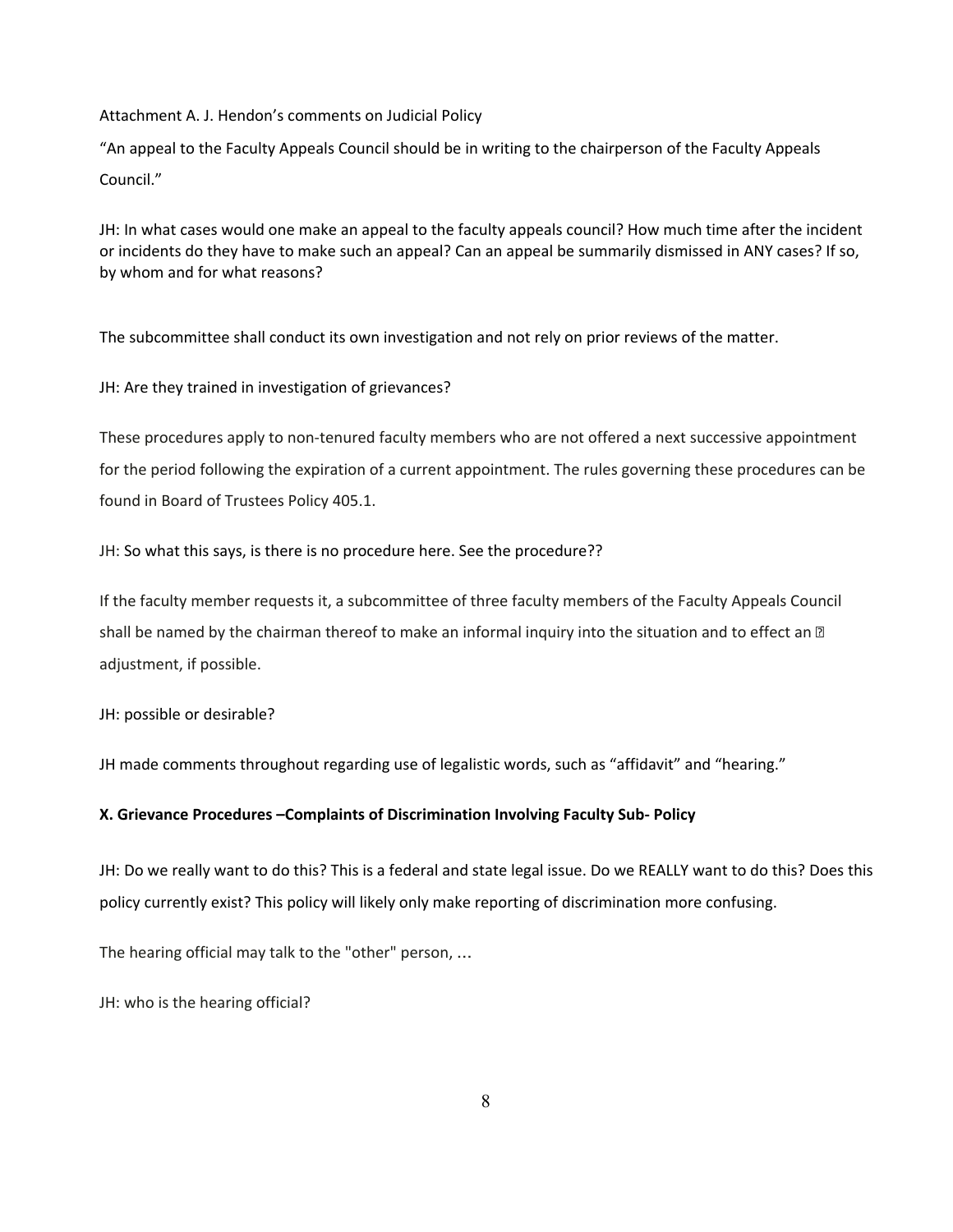The supervisors of the individual filing the complaint and the person against whom the complaint is filed will be notified.

JH: the supervisor is frequently the person being complained about.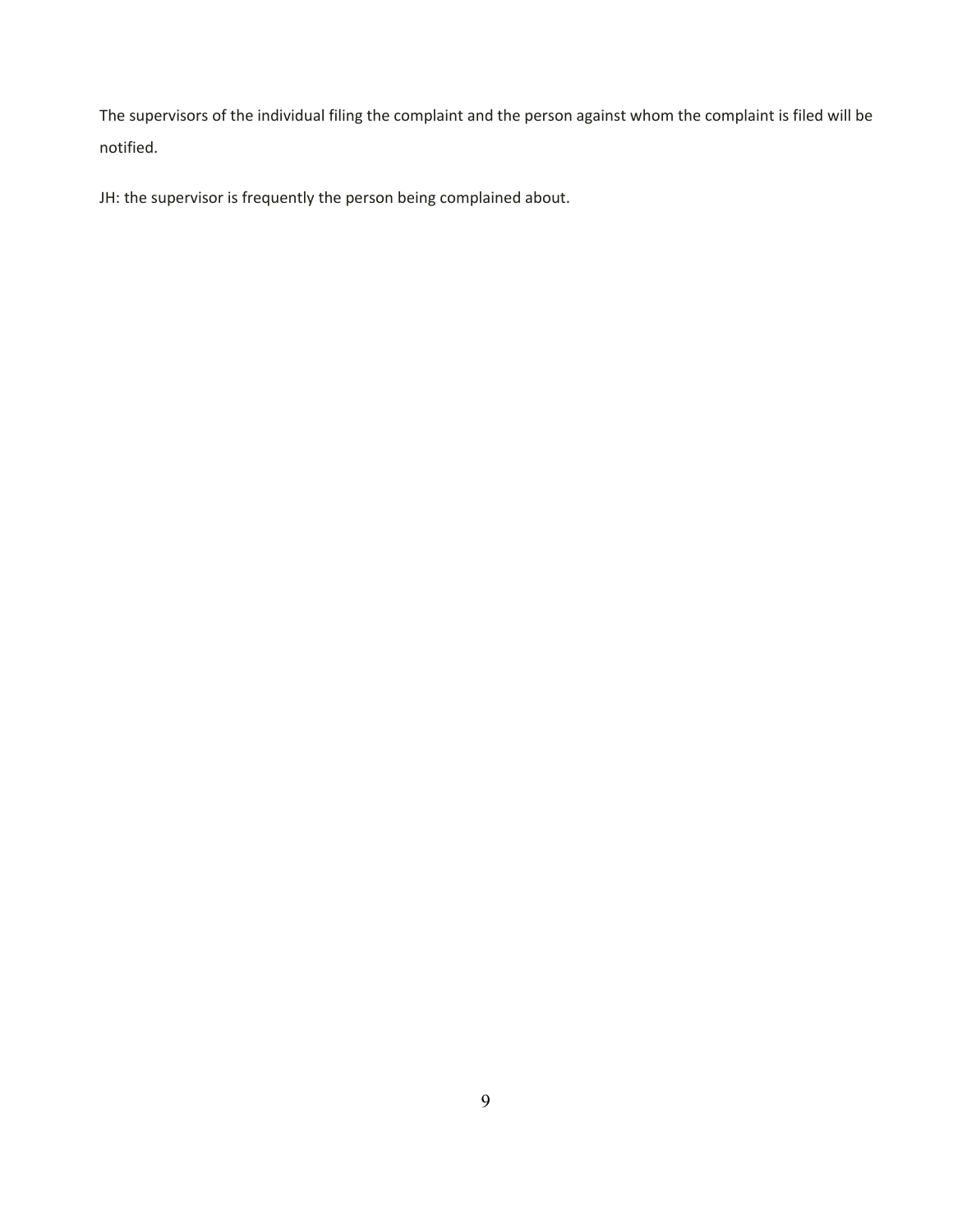Attachment B. R. Woolbridge's comments on Judicial Policy

## **Feedback 1**

Doc is confusing and overkill. I agree that there needs to some defined due process (esp. for the removal of a tenured faculty member - but keep in mind I believe the number shared with me was 2 in 33 years). I believe that documentation needs to be created at each level and that someone needs to advocate on behalf of the parties (both chairs and deans can be conflicted) but with the structure setup in the doc offers conflicts for the "IO" (decision making and oversight???). I believe the IO is just a poorly constructed outcome. How is there assurance of due process?

I also believe that administrators can be conflicted on either the informal or formal panels. I would keep it to faculty only.

At times the time limits seem tight though there is leeway with extensions. Is this consistent with extensions and how they are decided throughout the doc?

Feedback from the Chancellor's would be valuable.

Do they have a right to withdraw publication submission if co-authors are involved? Is restitution a legal matter or contractual relationship with the university?

Its the kind of doc I could read 10 more times and find 100 more comments....best I could do on a couple of "reads"....

# **Feedback 2**

Responding to the Faculty Appeals legislation I find that it is a well intentioned effort that has both taken on too big of a task and approached it from too legalistic of an angle.

1) The legislation is neither ready nor could it easily be amended to fulfill its aims.

2) I agree with the system counselor that the legislation as written: 1) misses the aim of such policy which is to facilitate fair and non-binding proceedings rather than foster legalistic outcomes 2) conflicts with other existing policies 3) constrains administrators from properly handling cases in light of current policies 4) is far too complicated to be executed as intended in actual practice and 5) we should stop the process and begin again with a more inclusive approach to writing the legislation.

I hope these thoughts prove helpful

# **Feedback 3**

I agree with the system attorney - each policy should be dealt with separately with all stakeholders involved (HR, etc.) that are impacted by each separate policy so that full input and advice can be given.

## Feedback 4

When I read over the original Faculty Appeals Procedure and new Faculty Appeals Procedure I was struck by trying to understand "what problem are we trying to solve here"? If there are "real" problems, then we should be made aware of those problems and then we can determine whether or not the updated document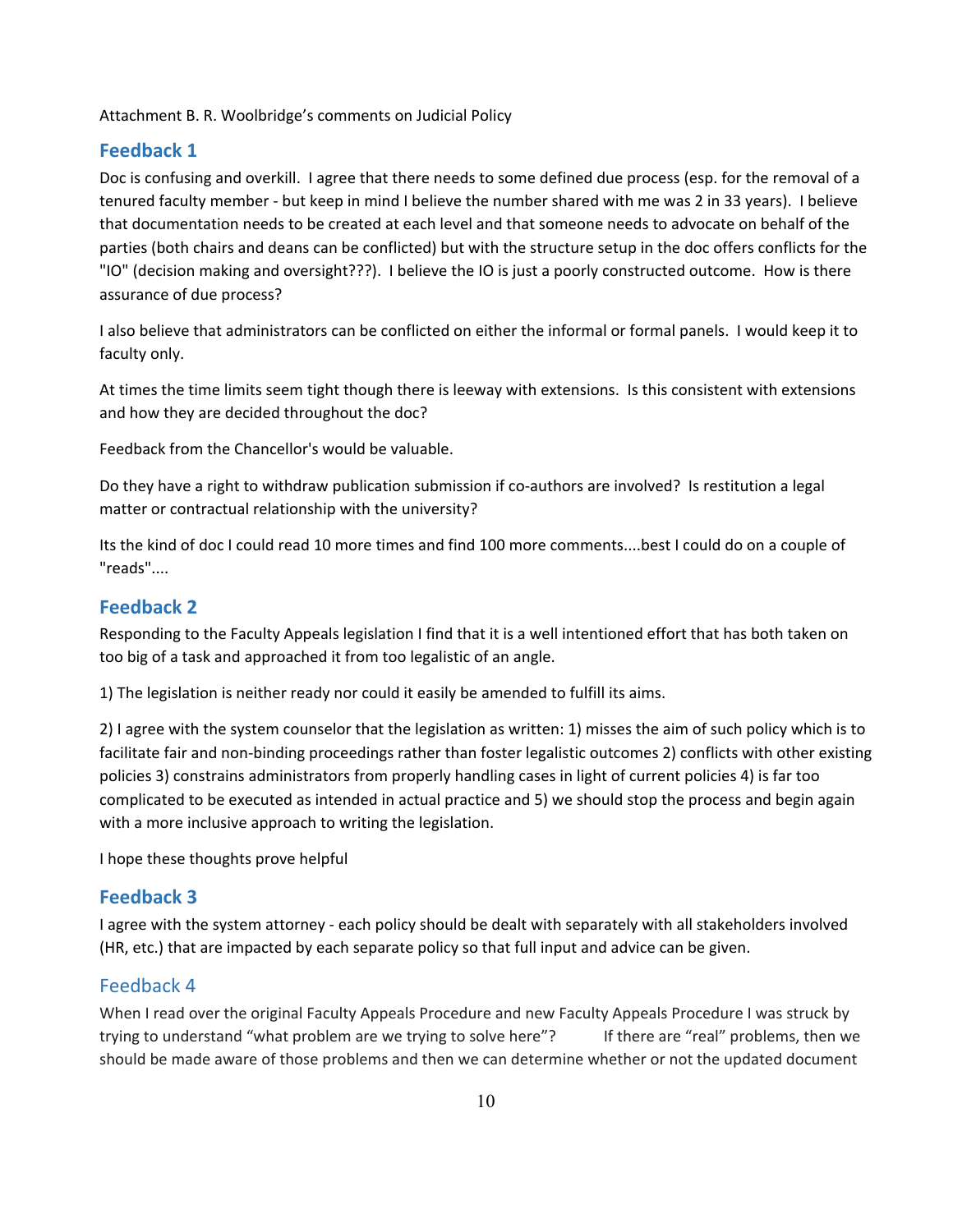sufficiently addresses those issues. Without this – those reading the updated procedure are left guessing at the motives.

Looking at the new procedure I noticed that we changed the language "must" to "should" throughout the document with respect to timelines for the Faculty Appeals Council.

 $\circ$  Much too vague! If you want to change and extend the timeframes in the current procedure, then do it. When you insert language like "should" – what happens if they don't??

o I also notice that this only occurs for the Faculty Appeals Council – everyone else involved is still held to strict timeframes.

 $\circ$  My recommendation: if the timeframes are an issue, then simply extend them and use the word "must" throughout for all parties involved.

· I don't know how I feel about excluding all department chairs, deans, etc. from serving on the formal appeals panel. I would like to know if this is an issue? If so, should we be more specific in defining makeup of this panel.

· I do not like the statement: "Any claim by the respondent on appeal that there is new evidence must be accompanied by verification that this evidence could not have been obtained earlier"

 $\circ$  This is a potential can-of-worms. If you start denying the presentation of evidence during a hearing, you better have good grounds for doing so. This, in my opinion, places undue burden on the respondent. If you want to put something in here about being able to challenge new evidence (from either side), then fine. But, I could see someone being taken to court (a real one) over just this clause.

· Why are we striking virtually everything for non-reappointment?? This seems problematic to me as well. If the thought was that the timelines are bad, then fix them. But, in general you should not have a policy that refers to another policy – this should be able to stand alone in governing the situation.

o My recommendation would be to leave it as it is in the old policy – unless someone can enlighten me as to what the problem is we are trying to fix.

· Why are we striking virtually everything with respect to termination of tenure-track?? Here again, while the old policy could have needed tweaking here and there – this seems a little overboard.

Misconduct – Teaching / Research / …

Do not like the notion that the complainant can ask for and receive anonymity. Here again this is a can-of-worms. If an individual is going to accuse another of misconduct, then the accused should be allowed to know who his/her accuser is.

 $(TYPO - bottom\ pq\ 33)$  word "not" is repeated.

· Sequestration of material "before" individual is notified of an action – could be unrealistic.

· Inquiry committee – policy states that no subordinates of respondent can serve on the committee – but, leaves open subordniates of the complaintant. This needs to be the same for both.

Section D pg 34 – the purpose is "not" to determine. Need to state explicitly what the purpose is.

· Timelines are given with the disclaimer "normally" – this is vague and says nothing. You should say "will" and then give procedure for extending the timeline.